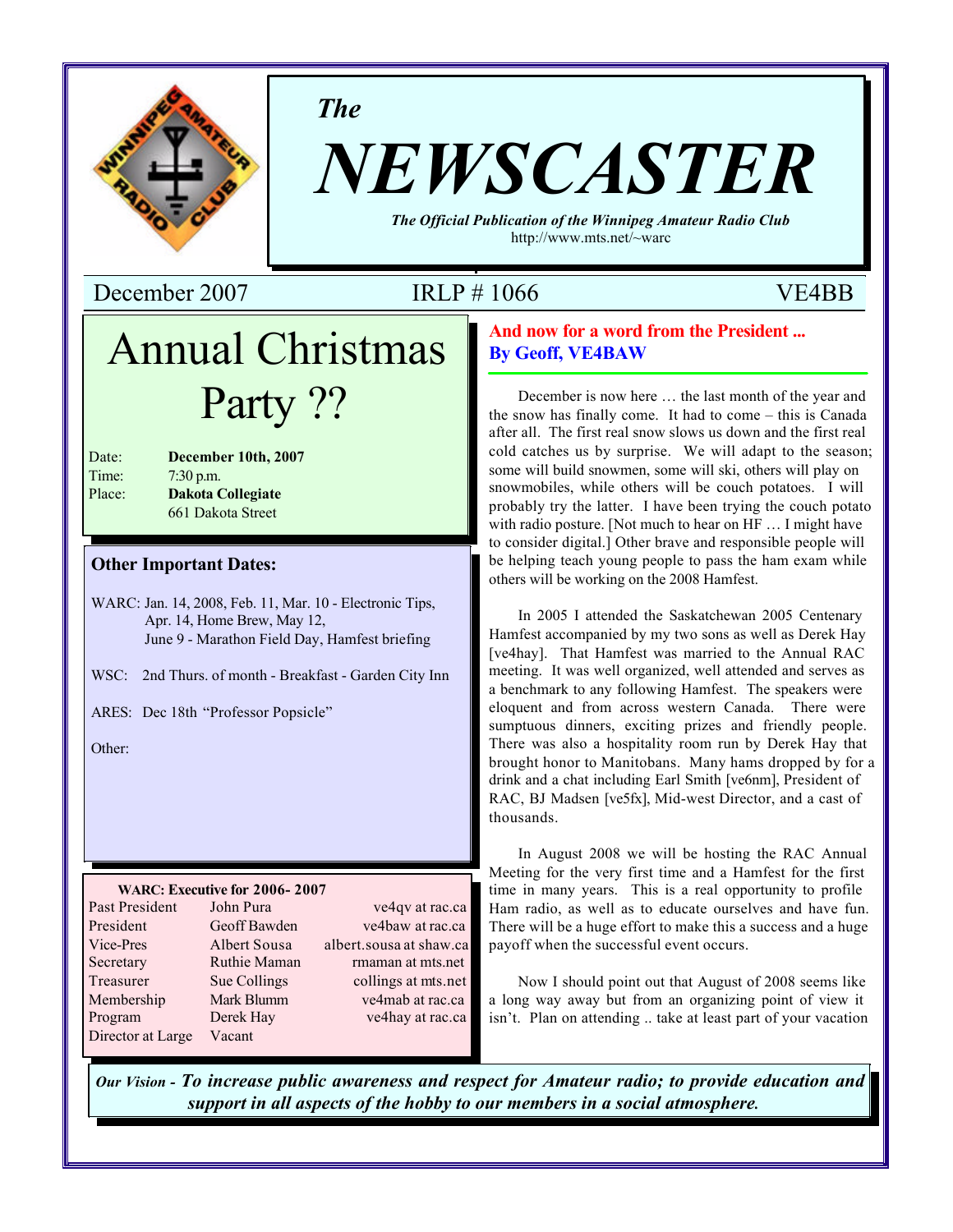| <b>Prov/State</b> | <b>Net</b>                              | <b>UTC</b>         |
|-------------------|-----------------------------------------|--------------------|
| <b>MN</b>         | Minnesota<br>Net                        | 23:00              |
| <b>MB</b>         | Evening<br>Phone Net                    | 00:00              |
| ND                | North<br>Dakota Net                     | 00:30              |
| <b>SK</b>         | <b>SK Public</b><br>Service Net         | 01:00              |
| <b>NWON</b>       | $\ensuremath{\text{NW}}$<br>Ontario Net | 01:15              |
| AB                | <b>AB</b> Public<br>Service Net         | 01:30              |
| MB, SK,<br>AB     | Prairie<br><b>Traffic Net</b>           | 01:30              |
| <b>MB</b>         | Mb<br>Morning<br><b>WX</b> Net          | 14:30              |
| <b>WW</b>         | <b>MB IRLP</b><br>Net                   | 02:00<br>Wednesday |
| <b>MB</b>         | <b>Seniors</b><br>Morning<br>Net        | 09:00 Local        |
| <b>MB</b>         | <b>MRS</b> Net<br>Thursday              | $21:00$ Local      |
| <b>MB</b>         | <b>MRS</b> Net<br>Sunday                | $21:00$ Local      |
|                   |                                         |                    |
|                   |                                         |                    |
|                   |                                         |                    |

Amateur Radio Service Centre - Industry Canada P.O. Box 9654, Postal Station T Ottawa, Ontario, K1G 6K9 Telephone: (613) 780-3333 Toll free: (888) 780-3333 Fax: (613) 998-5919 E-mail: spectrum.amateur@ic.gc.ca http://strategis.ic.gc.ca/epic/internet/insmt-gst.nsf/en/h \_sf01709e.html

**IRLP Node** 1066 145.450 MHz -600 KHz (VE4WRS) Comments or if you just want to reach us : **Winnipeg Amateur Radio Club C/O VE4WSC 598 St. Mary's Road Winnipeg, MB R2M 3L5**

at the Hamfest. Bring the family – ham radio is for all generations.

Speaking of Fests - there is one around the corner – our annual Christmas Party. We are in a new home at Dakota Collegiate and I am sure that we are looking forward to the party. This year will be a quiet affair – coffee and donuts and friends. Now if you party animals out there can come up with contributions to make it a better party let anyone on the executive know!

I look forward to seeing you at the Party!

#### **Program Chair By Derek, VE4HAY**

article farther inside the newsletter.



A huge thank you to outgoing RAC President Earle Smith, VE6NM for hosting a townhall meeting on Radio Amateurs of Canada. For those of who were not in attendance you missed a great meeting. See the

Well, the question of the day is will the Christmas party happen or not? As of this writing, no one has stepped forward to coordinate the event. So I guess we will do it on the fly on meeting night. It's a shame that YOU the members do not seem to care about the club and its activities. Your executive does a lot of work keeping the club running. Sue is hard at work on the budget for the year, Mark works very hard to make sure that the membership records are accurate, Ruthie is diligently recording all activities for our records, Albert has jumped in to help on almost everything. And there is Geoff, who stepped in to be the President after only being a ham for about one year. He ran our famous SWOT meeting, He actively promotes HAM radio to gov't officials, remember Space Camp? And there is some much more he does, that I don not have the room here to mention it.

You will notice inside this newsletter a box looking for volunteers. This is basically the same box from last month. Please read it and volunteer for one of the positions.

So what have you done for the club lately ?

### *What have you done to "promote amateur radio this week"*

That line we credit to an old News stalwart, Peter Parker with using in his old VK1 and VK3 casts many years ago and it still stands true *- -WIA*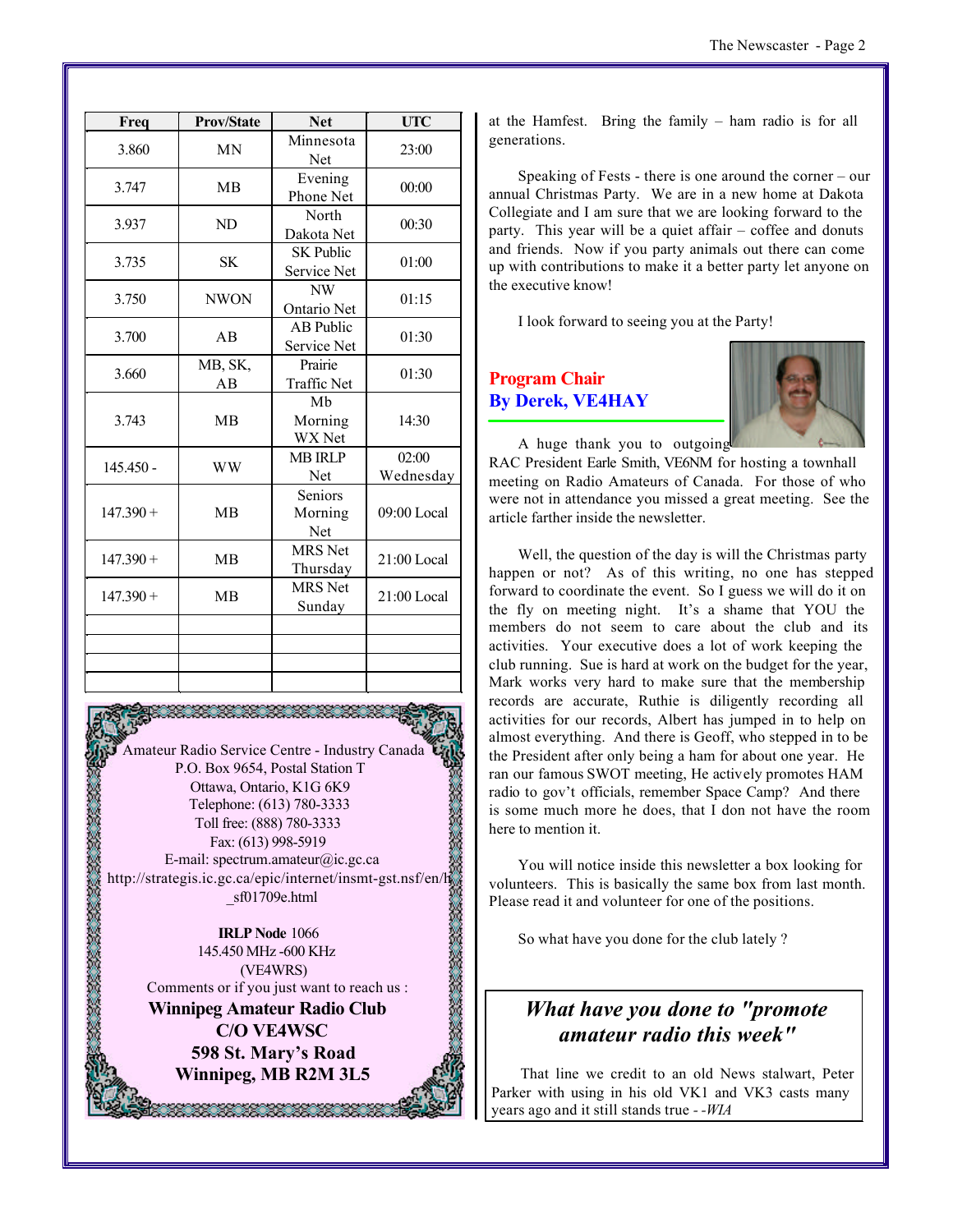

## Winnipeg Amateur Radio Club Hamfest August 8 - 10, 2008



#### **Minutes for November 12, 2007 Submitted by Ruthie, VE4CRS**

Meeting called to order by Geoff VE4BAW. Intros followed. 40 members attended. Geoff welcomed Sue VE4SYM, WARC's new Treasurer. Thank you Sue for stepping in.

Motion to accept minutes as printed in Newscaster by Derek VE4HAY, seconded by Glen VE4GWN. Carried.

#### *Treasurer*

Book balance for Oct. 31, 2007: - \$7285.41. Budget for 2007-2008 will be presented at December GM.

#### *ARES*

Full report in Newscaster. ARES GM Tuesday November 19. MBARES doing basic emergency management training.

#### *Marathon*

Albert VA4AS will be doing booklet. UMR (repeater) will be up and running.

#### *Education*

No leaders to carry on Red River Training. Jeff, the teacher at Maples is organizing training of high-school students. WARC members assisting in teaching.

(**secretary's comment**) - Members!! Please step-up and support your club in its many diverse needs. We need members to head Education, head and sit on committees for August Ham Fest, plan a program for our Xmas party, sit on a committee for examining clubhouse option and more. Where are you??? Make a difference and support your club!

#### *Flea Market*

Dick VE4HK reported: - all tables were sold; hours of operation changed; all went well; thanks to all who helped; special thanks to Ruth VE4XYL.

#### *Field Day*

Rolf VE4VZ is looking for new coordinators.

#### *DX*

No Dxpeditions; 20m is opening up in the AM. The Russians are on CW. GOOD HUNTING!

#### *Xmas Party*

Absolutely need help in organizing the entertainment for the party. If the entertainment will be organizing, Ruth's kitchen will be offering different fare of food. If no one steps up to organize our annual Xmas party, there will be a general meet and greet with a short meeting. Coffee and tim-bits will be served. (silence)

#### *2008 Ham Fest*

\* Date: - weekend of Aug. 8, 2008, also RAC AGM.

 \* Committee meeting on Mon. Nov. 19. Planning is in full swing.

 \* Looking for volunteers for sub-committees, for taking over chairs and for a variety of things.

 \* Looking for members who haven't done anything for the club. This is your chance to contribute and be proud.

Where are you???

#### *Good and Welfare*

David VE4DAR requested that the President of RAC, attending the meeting, address volunteering, or the lack of.. in his presentation.

#### *Prizes*

 \* Membership incentive prize: - WARC 2008/09 membership and 2008 Ham Fest ticket to Rick Lord.

\* 50/50 draw: - Yori VE4ACX

 \* Special license plate donated by Tom VE4HQ: - Adam VE4SN.

\* Attendance prize: - flashlight - Gord VE4GF

Thank you to Roger VE4RLF for volunteering to join the Ham Fest Committee and help out monthly with the coffee.

*Presentation*

by Earle Smith VE6NM, President of RAC.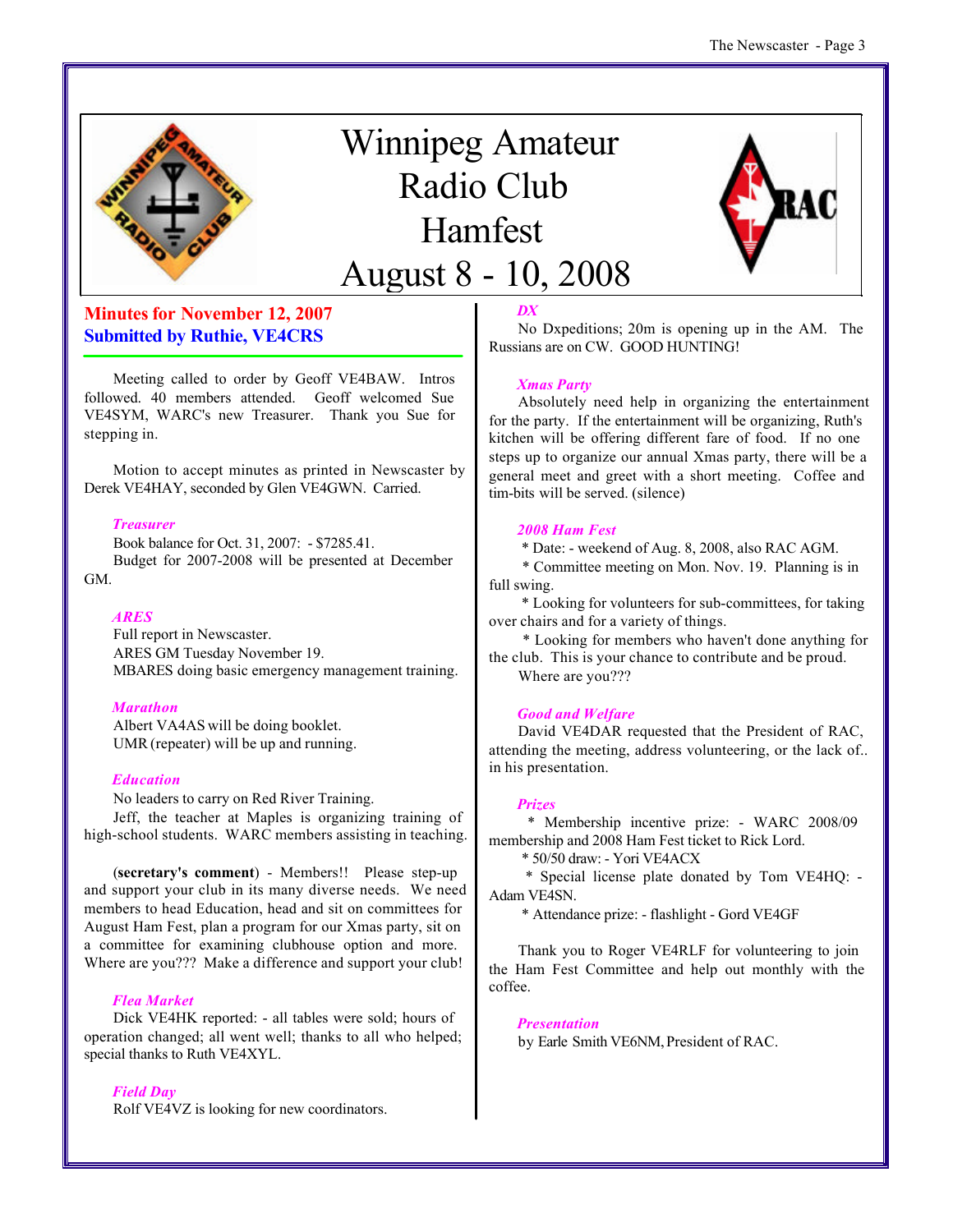#### **RACs Financial Statements for 2006 Sobering By Dave Hayes VE3JX, Editor of The Algoma Amateur,**

#### *USED WITH PERMISSION*

*[from the November 2007 issue of The Algoma Amateur, newsletter of The Algoma Amateur Radio Club in Sault Ste Marie, Ontario.]*

This month, we received our Nov./Dec. copy of TCA. On page 55 are RACs financial statements for the year 2006. RAC had a deficit of over \$30K; the previous year's deficit was \$7.5K. Membership revenue was about the same for both years, while advertising revenues weakened.

Costs that increased were: office, wages & benefits, rent, RABC dues, QSL bureaus, members services, CARAB, equipment leases & charges, cost of sales & royalties, bank charges, merchant fees & interest. Expenses that decreased significantly were: annual meeting, committees, executive  $\&$ directors, IARU fees, magazine production, repairs & maintenance, and YEP. The "Statement of Changes in Net Assets" shows the net assets balance as going from \$43,280 down to \$13,053. Not a pretty picture.

#### *Membership:*

Bear in mind that this is for 2006. We will have to wait until next fall to see the audited financial results for this year. However, I am sure that membership numbers have not taken a dramatic upswing; I would wish they have, but reality suggests otherwise.

If anyone is of the opinion that RAC should be financially supporting this or that, whether this or that refers to valuable services such as ARES or not, these financial statements explain why RAC cant afford to do all it would want to. It does not have the resources. Why?

It all boils down to membership numbers. The ARRL recently released their membership as being more than 151K. That translates to around 25% of U.S. licensees. I have seen dissertations bemoaning the fact that it is not higher. However, the sad truth is that, if we had 25% of licensees in Canada as members of RAC, there would be a party celebration to end all celebrations!

While we don't have up-to-the-minute figures we only have those from last December the hard facts are that we don't have even 10% penetration; the figure was 4731 or 8.7%. To put it mildly, that's abysmal!

Notwithstanding, our Ontario North/East Region has the highest percentage in the country, standing at 15.9%. While that is better than the national average, it is still not up to what it should be. Why is it that hams generally do not join RAC?

#### *Excuses:*

There are many excuses used to justify non-membership, and we've heard them all. Two recent ones are: a distrust of RACs finances; the claim that its an old boys club, meaning that just a few control the organization.

As far as finances go, the current statements tell the story. The executive and Board of Directors have very little money to play with. In fact, they have been cutting costs here, trimming there, such that there is no fat left at all. They have, for example, reduced the necessary costs for fulfilling their duties by 1/3. Funds needed by committees has cut by ½. RAC has professional people, such as lawyers and engineers who donate their time and expertise to RAC.

Much of Earle's traveling as RAC President, as an example, has been out of his own pocket. We have a lot of dedicated volunteers who are trying to make RAC work on a shoestring budget. There is no wastage here to speak of. In fact, RAC does not have the funds to do everything it wants to do. It all boils down to membership support, or lack thereof.

#### *Old Boys:*

Is RAC an old boys club? If you look at the ages of many of our officers and volunteers, you can see that there are many old boys. Earle, our retiring President, is in his mid-seventies, and he has many contemporaries in RAC. However, the term old boys club is used to signify a closed group maintaining secretive control of everything, barring outsiders from interfering. Is that the case with RAC?

No, it is not. My personal experience has been that, when you show a little interest in what's going on in RAC, perhaps offering a positive idea or so, each one of the executive goes into recruiting mode. They are old boys to be sure, and they're tired of carrying the load by themselves. I have had dealings with a number of RAC executive, past & present, and I have not detected any trace of a clique-ish mentality. In fact, it has been quite the opposite.

Therefore, if YOU want to be President, or VP, or a Director, or any other appointed official in RAC, you have a very good chance of fulfilling your dreams. You will have all the help you need from current members in those positions, to reach out and qualify for the job that you want. Bear in mind, there's no salary, no significant prestige, nothing, but the satisfaction that you are doing something worthwhile, benefiting the whole ham community. The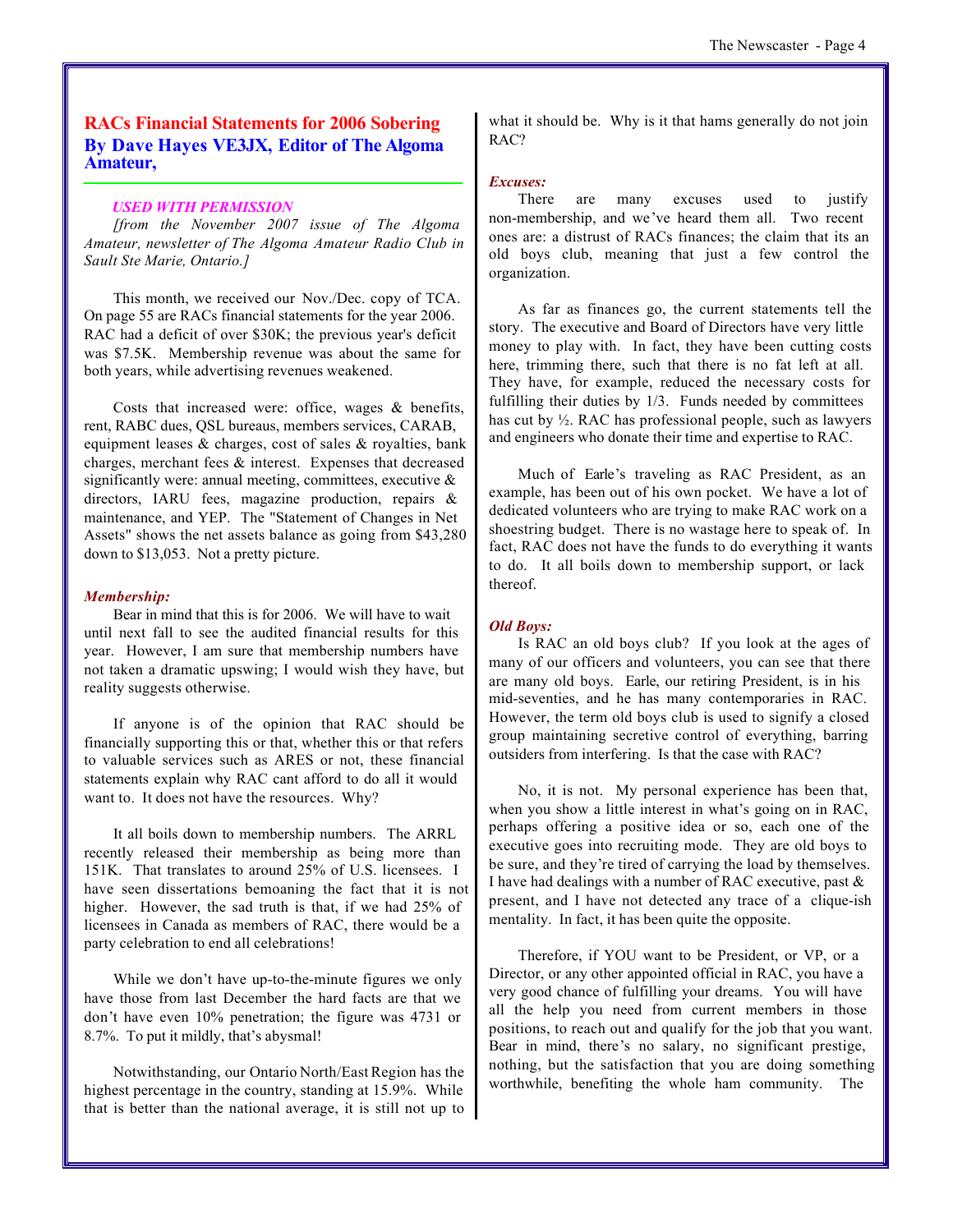above description does not sound like a classic old boys club to me, nor should it to you.

In fact, there may be things that you may disagree with as regards to current RAC policy, or the way things are being run. What do you do? Participate. Have a share in what's going on. RAC is a democratic, volunteer organization, with the member being the most important part of it. If you don't like something, help change it. Volunteer. As the over-used saying goes: Be part of the solution; not part of the problem.

I have been offered several jobs within RAC, but I took on the DEC position since I perceived it to be the most pressing locally. However, I am like every other RAC appointee; I welcome anyone who is after my job.

RAC is a volunteer operation. All representations to Industry Canada and to the ITU, all the Field Organization, the QSL Bureaus, the TCA columnists and other authors; its all done gratis. We, as members, have to be grateful that so many have such a giving spirit. Oh, they're not perfect, but neither are we.

#### *Support:*

What can we do to show our support for amateur radio in Canada and its national organization? We can volunteer our services to whatever extent that we can. But, first and foremost, be a member. Its really \$50 well-spent. To not support RAC is to wish for its demise. Then what?

Do you want to be represented by ARRL? Will the Canadian Government really listen to a U.S. organization? Can we depend on the ARRL to fight for our unique privileges as Canadian amateurs? Or, maybe you'd like to be represented by RAQI instead? They'd love the job. However, nothing against RAQI, but it is a provincial organization, and not our province at that.

No, the only course of wisdom is to support our only national organization: the Radio Amateurs of Canada. The more we do, the more RAC will be able to do for us! -jx



**Help Wanted** - People to sit on the WARC Clubhouse committee. If you are interested, please contact any executive member

**Help Wanted -** a computer oriented person who knows Linux to administer the IRLP node.

**Help Wanted -** The Winnipeg Amateur Radio Club is looking to fill one vacant executive position. Are you interested in Amateur Radio in Winnipeg. Then we need you to sit on the executive. Please contact club president, VE4BAW

**Help Wanted -** we need an active, intelligent, personable leader to follow in the footsteps of Dave and Kent and provide leadership on the training new hams. Potentially we need to support the Win-Cube project which trains high school students and additionally and potentially a second class at Red River Princess Campus. It would be a shame to loose momentum on these exciting projects. You know who you are … you leader you. Step forward and lead .. clearly there are many who will follow.

**Help Wanted -** Be a stalwart member of a leadership team determined to train new hams. Be a teacher, a ham professor, a raconteur of the amateur radio persuasion … last year 11 people identified themselves as persons who would give of themselves and stepped forward to help turn young minds into hams. Let us see if we can expand that number!

**Help Wanted -** Volunteers to organize Christmas party

**Help Wanted -** someone to look after coffee service for each General meeting

**Help Wanted**- The Manitoba Repeater Society is looking for someone to fill a vacant seat on their executive. Interested in repeaters, have any type of technical background, then contact VE4HK

Is it not time you gave back to amateur radio for everything it has given you. One of these positions must fit your life. Come on... step forward......

111111111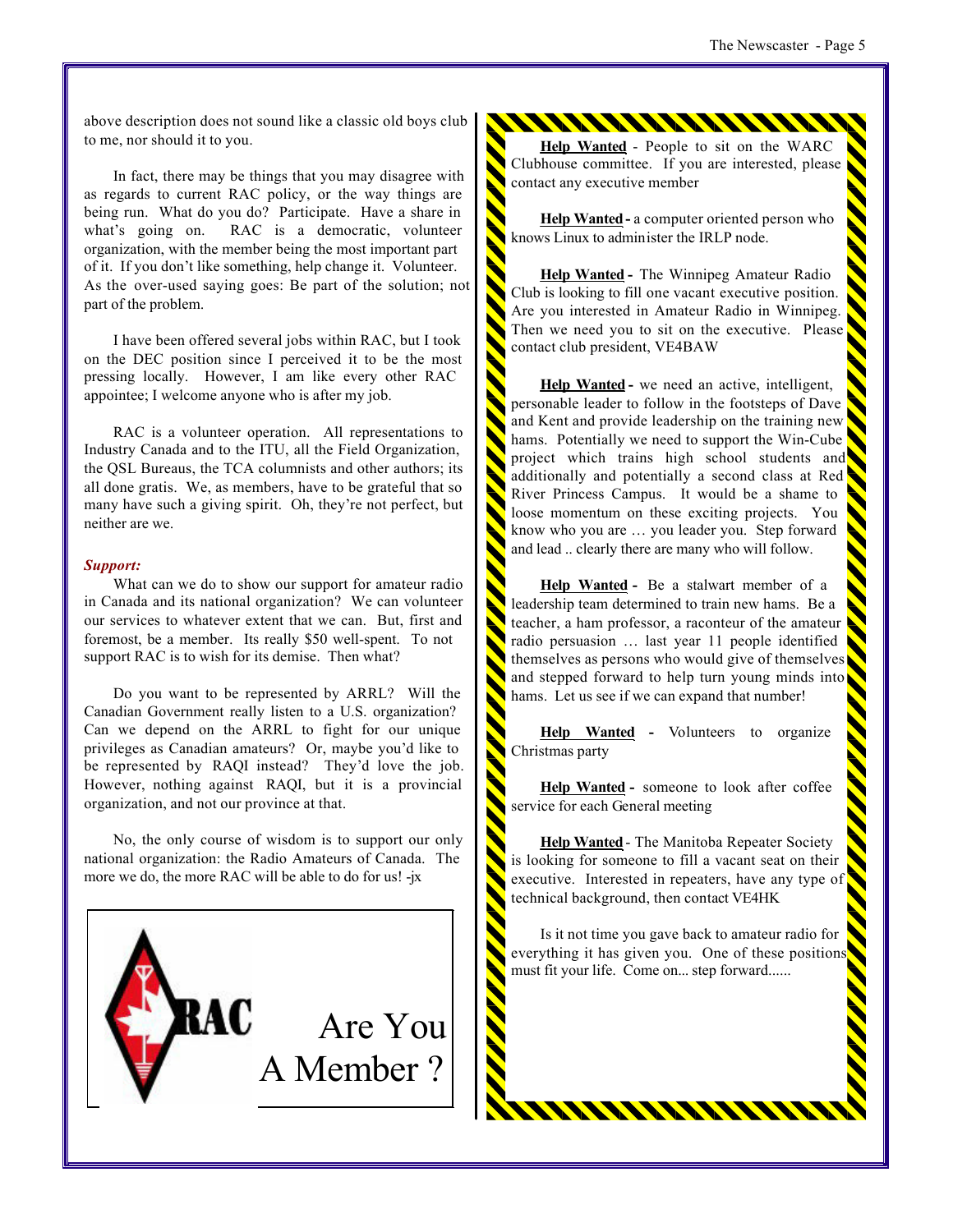#### **Outgoing RAC President Stops in Winnipeg By Derek, VE4HAY**

Outgoing Radio Amateurs of Canada, President Earle Smith, VE6NM made a visit to hams in Winnipeg one of his last official stops as our national leader. This stop made it official that Earle has been to every province & territory in Canada.



RAC President (center) with Assistant Directors Adam, VE4SN & Derek, VE4HAY

While in Winnipeg Earle was treated to a tour of the very well equipment Winnipeg Senior Citizens Radio Club. Where he saw 2 HF operating rooms (one a CFARS station), satellite Ground station, Digital stations, library of magazine and a small museum of old vintage radio and gear. After a Dinner with Winnipeg Amateur Radio Club president Geoff, VE4BAW and Assistant Director Derek, VE4HAY, Earle provided almost 2 hours of town hall type presentation for the club members. After the meeting a number were asking how to join RAC.

On behalf of all HAM's in the VE4 callsign area, we want to thank Earle Smith, VE6NM for his two terms as President of Radio Amateurs of Canada, and wish him well in what he claims to be his retirement years. 73 Earle

#### **News from the Net**

#### *ARLX007 Motorola buys Yaesu*

Motorola USA has announced its intention to launch a tender offer to acquire a controlling interest in Vertex Standard Co, Ltd. Vertex Standard is the parent company of Yaesu. Motorola will own 80 percent of Vertex Standard; Tokogiken, a privately held Japanese company, controlled by current president and CEO of Vertex Standard Jun Hasegawa, will retain 20 percent, forming a joint venture. The total purchase price for 80 percent of the outstanding shares on a fully diluted basis will be approximately US \$108 million.

#### *RAC - Elects new Exeuctive*

David Goodwin, VO1AU/VE3AAQ - President Guy Richard, VE2XTD/VE2QG - First Vice-President Daniel Lamoureux VE2KA - V/P International Affairs Rich Ferch, VE3KI - Vice-President Regulatory Affairs Norm Rashleigh, VE3LC - Vice-President Industrial Liaison Robert (Bob) Cooke VE3BDB - V/P Field Services Linda Friars, VE9GLF Corporate Secretary Dave Parks, VE3AV - Treasurer

#### *AMSAT SAYS HAM RADIO GEOSAT IN PLANNING*

Its called Phase 4 Lite and it will likely change the face of ham radio forever. Amateur Radio Newsline's Bruce Tennant, K6PZW, has a peek at the future of a geosynchronous ham radio satellite in Earth orbit: In satellite talk, geosynchronous means stationary in the sky. >From the standpoint of a ground station user, it means always knowing where to point an antenna. No tracking and no guesswork.

At that gathering, AMSAT President Rick Hambly, W2GPS, and Vice-President of Engineering Bob McGwier,N4HY, announced that AMSAT has been in consultation with Intelsat. This, regarding an application of an Intelsat platform carrying amateur radio satellites into geosynchronous orbit.

The Phase IV Lite Geosynchronous Payload is planned to consist of similar transponders already under development for the Phase 3 satellites. Accelerated development on the digital Advanced Communication Package is anticipated. The Intelsat geosynchronous platform would be able to provide the AMSAT Phase IV Lite payload with approximately 400 watts of DC power for 15 years.

In addition to the on-orbit payload AMSAT plans to develop an earth station attainable by the average ham so that users can immediately take advantage of the audio, digital messaging, and video services of the Phase IV bird. The Advanced Communication Package would be a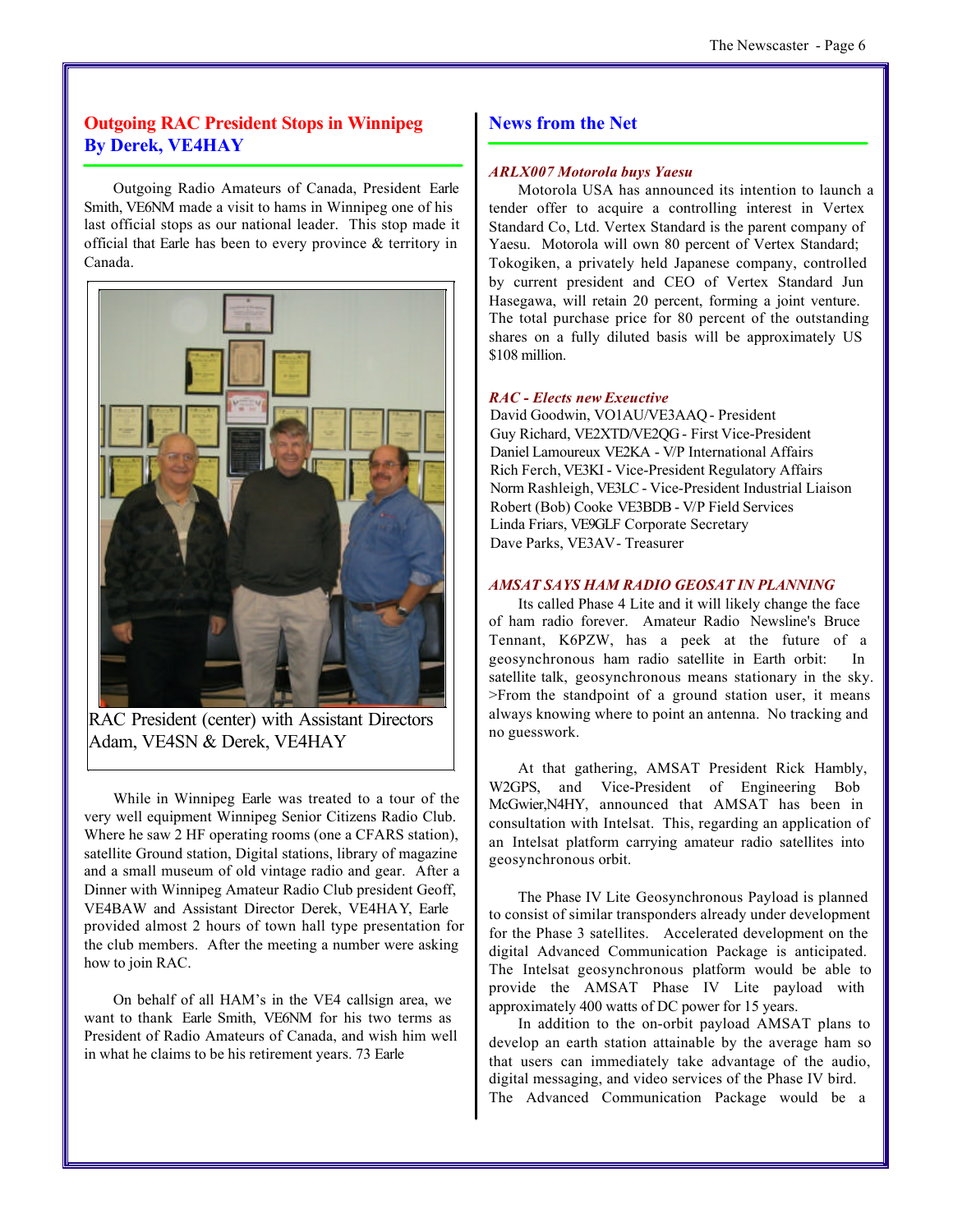### **Amateur Radio** *~ A Community Resource*

self-contained earth station which could be sent with amateur radio communication teams or delivered to disaster a e s t provide for 24 hour a day, 7 day a week and 365 days a year emergency communications. These teams would be able to point a small dish at a predictable spot in the sky and immediately begin delivering disaster communication support without depending on the vagaries of High Frequency propagation.

But that's not all. Hambly and Mc Gwier say that the Phase IV payload could also be used to provide a Tracking and Data Relay System Satellite -like relay of ARISS communications. The current 10 minute school contact could now be expanded to hours-long contact with the International Space Station. This opens possibilities for extended student involvement with experiments aboard the space station. As the late Roy Neal, K6DUE, might have said: Truly a new world of Amateur Radio. For the Amateur Radio Newsline I'm Bruce Tennant, K6PZW, in Los Angeles. So when can we expect this new satellite to be on-orbit?, AMSAT says that engineering studies, funding studies, among other negotiations are continuing so no specific date can be set. However Bob McGuier N4HY observes that the project is far enough along that AMSAT needs to begin planning engineering work and possible construction of such a geosynchronous payload so it is ready if Intelsat says they have a ride for it. *--WIA*

#### *135.7-137.8 KHz has been approved*

The 2007 World Radiocommunication Conference ended on Friday 16th November. The big news for amateur radio is that a worldwide secondary allocation of 135.7-137.8 KHz has been approved. This marks the first time since allocations to radio services began that the amateur service has had an allocation below the medium wave broadcasting band. The effective date is not yet set and in any case amateurs must wait until their own administrations authorize the new allocation before they can use it. Some administrations, while not wishing to block the international allocation, have indicated a reluctance to implement it in their countries because of various interference concerns. The band is already available in the UK and several other European countries and this paves the way for many more countries to become active on LF. *-- RSGB*

#### *Iraq comes back on the air*

It has been announced that amateurs in Iraq will shortly be back on the air. The suspension, active since 13th March, affected Iraqi nationals and visitors alike. Now Iraqi Amateur Radio Society President Diya Sayah, YI1DZ, said

that operations will be "back to normal" from Tuesday 20th November. "All Amateur Radio operators in Iraq who carry a valid Iraqi license will be able to use their radios according to regulations of IARU Region 1", he added. *--RSGB*

#### *Ireland allocations at 70 MHz and 5MHz*

Irish amateurs expect to be granted a general allocation at 70 MHz shortly. At the same time they will also have an experimental allocation at 5MHz. This comprises four KHz channels centred on 5,280, 5,290, 5,400 and 5,405 KHz. The facility will be available for an initial trial period of a year and individual application is required. The power allowed will be 23 dBW (200 watts) to an antenna with not more than 0dBd gain, such as a dipole . *--RSGB*

#### *Spanish amateurs gain access to 7100-7200 KHz*

As from 24th of November 2007 Spanish amateurs are allowed to use the band 7100-7200 KHz on a secondary basis, with a total radiated power not exceeding 24 dbW. They have also gained access to the 51-52 MHz band, so they can use 50-52 MHz with a maximum power of 100 W, except in the center of Spain where the power is limited to 10 W. *--RAC*

#### *600 Metre amateur band proposed WRC in 2011*

On Nov 15th, WRC-07 considered its agenda for the next conference, currently planned for 2011. The agenda contains an item to consider an amateur band around 500 KHz. The exact wording of the item Is:

to consider an allocation of about 15 KHz in parts of the band 415-526.5 KHz to the amateur service on a secondary basis, taking into account the need to protect existing services;

The agenda was approved, and over the next few years, the ITU will be studying the possible impact of a small amateur band at 600 metres *--RAC*

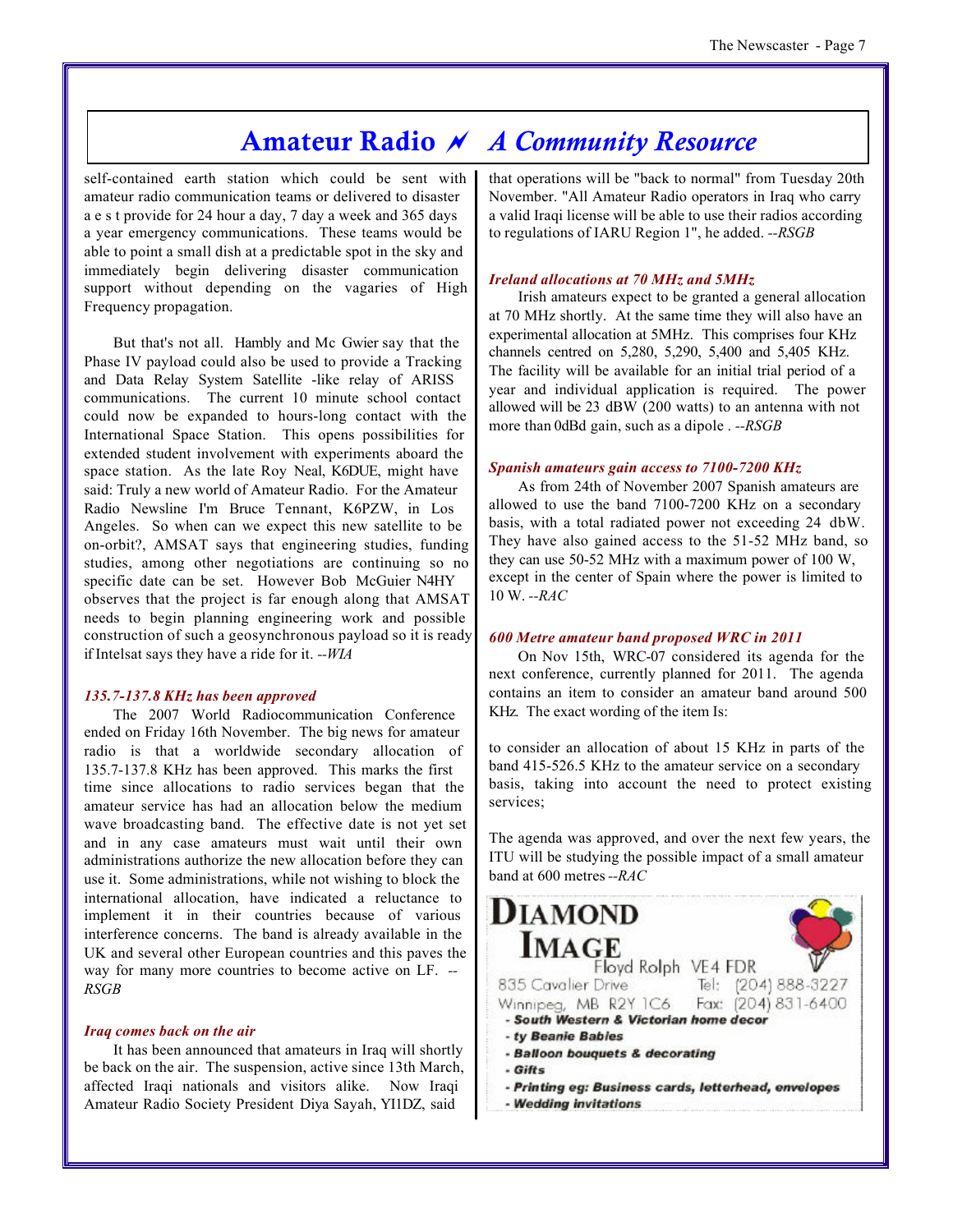| <b>Contest Calendar</b>                     |               |       |                           |
|---------------------------------------------|---------------|-------|---------------------------|
| <b>December</b>                             |               |       |                           |
| <b>TARA</b> Melee                           | <b>RTTY</b>   | 0000Z | Dec 1                     |
| Wake-Up! QRP Sprint                         |               | 0400Z | Dec 1                     |
|                                             | And           | 0430Z | Dec 1                     |
|                                             | And           | 0500Z | Dec 1                     |
|                                             | And           | 0530Z | Dec 1                     |
| <b>TOPS Activity</b>                        |               | 1800Z | Dec 1                     |
| <b>ARS</b> Spartan Sprint                   |               | 0200Z | Dec 4                     |
| 10 meter NAC<br>CW/SSB/FM/Digi              |               | 1800Z | Dec 6                     |
| <b>ARRL 10-Meter</b>                        |               | 0000Z | Dec 8                     |
| 28 MHz SWL-Contest                          | CW/Phone      | 0000Z | Dec 8                     |
| Great Colorado Snowshoe Run                 | CW            | 0200Z | Dec 8                     |
| <b>SKCC Sprint</b>                          |               | 0100Z | Dec 12                    |
| NAQCC Straight Key/Bug Sprint               | CW            | 0130Z | Dec 12                    |
| <b>NA HS Meteor Scatter Gemenids</b>        | All           | 0000Z | Dec 13                    |
| Russian 160 Meter                           | CW/Phone      | 2100Z | Dec 14                    |
| MDXA DeathMatch                             | <b>PSK</b>    | 0000Z | Dec 15                    |
| OK DX                                       | <b>RTTY</b>   | 0000Z | Dec 15                    |
| Lighthouse Christmas Lights QSO             | All           | 0001Z | Dec 15                    |
| Memory Lives Forever"                       | CW/SSB        | 0500  | Dec 15                    |
| Croatian                                    | CW            | 1400Z | Dec 15                    |
| SSA Månadstest nr 12                        | SSB           | 1400Z | Dec 16                    |
| SSA Månadstest nr 12                        | CW            | 1515Z | Dec $16$                  |
| FeldSprint                                  | Hell          | 1500Z | Dec 15                    |
| <b>International Naval</b>                  |               | 1600Z | Dec 15                    |
| <b>ARCI Holiday Spirits Homebrew Sprint</b> |               | 2000Z | Dec 16                    |
| Run for the Bacon QRP                       |               | 0200Z | Dec 17                    |
| <b>SKCC Weekend Sprintathon</b>             |               | 0000Z | Dec 23                    |
| <b>RAEM</b>                                 | CW            | 0200Z | Dec 23                    |
| SSA Jultest (1)                             | CW            | 0800Z | Dec 25                    |
| SSA Jultest (2)                             | CW            | 0800Z | Dec 26                    |
| <b>DARC</b> Christmas                       |               | 0830Z | Dec 26                    |
| <b>RAC Winter</b>                           |               | 0000Z | Dec 29                    |
| Original QRP                                |               | 1500Z | Dec 29                    |
| <b>Stew Perry Topband Challenge</b>         |               | 1500Z | Dec 29                    |
| January, 2008                               |               |       |                           |
| <b>ARRL Straight Key Night</b>              | CW            | 0000z | Jan 1                     |
| <b>SARTG New Year</b>                       | <b>RTTY</b>   | 0800z | Jan 1                     |
| $0.0100 \pm 1.07$ $R_{\rm{CD}}$             | $\sqrt{1117}$ | 0000  | $\mathbf{r} = \mathbf{1}$ |

| ARRE Straight Rey Inight        | ∪v             | WWW.  | лан т    |
|---------------------------------|----------------|-------|----------|
| <b>SARTG New Year</b>           | <b>RTTY</b>    | 0800z | Jan 1    |
| <b>SCAG Straight Key DaySKD</b> | <b>CW</b>      | 0800z | Jan 1    |
| <b>AGCW Happy New Year</b>      | CW             | 0900z | Jan 1    |
| 10 meter NAC                    | CW/SSB/FM/DIGI | 1800z | Jan 3    |
| <b>ARRL RTTY Roundup</b>        | Digital        | 1800z | Jan 5    |
| EUCW $160 \text{ m} (1)$        | CW             | 2000z | Jan 5    |
| EUCW 160 m (2)                  | CW             | 0400z | Jan 6    |
| Kid's Day                       | <b>SSB</b>     | 1800z | Jan 6    |
| <b>ARS</b> Spartan Sprint       | CW             | 0200z | Jan 8    |
| 070 Club PSKFest                | <b>PSK-31</b>  | 0000z | Jan $12$ |
| Hunting LIONS in the Air        | CW/SSB         | 0000z | Jan $12$ |
| MI-QRP Club January CW          | CW             | 1200z | Jan $12$ |
| Midwinter                       | <b>CW</b>      | 1400z | Jan 12   |
| North American QSO Party        | CW             | 1800z | Jan $12$ |
|                                 |                |       |          |

| <b>SKCC Weekend Sprintathon</b>     | CW            | 0000z | Jan $13$          |
|-------------------------------------|---------------|-------|-------------------|
| <b>NRAU-Baltic</b>                  | CW            | 0530z | Jan $13$          |
| Midwinter                           | <b>SSB</b>    | 0800z | Jan $13$          |
| NRAU-Baltic                         | SSB           | 0800z | Jan $13$          |
| DARC 10m-Contest                    | CW/SSB        | 0900z | Jan $13$          |
| SSA Månadstest nr 1                 | CW            | 1400z | Jan 13            |
| SSA Månadstest nr 1                 | <b>SSB</b>    | 1515z | Jan $13$          |
| NAQCC Straight Key/Bug Sprint       | CW            | 0130z | Jan 17            |
| LZ Open                             | CW            | 0400z | Jan 19            |
| CQ UT                               | <b>CW/SSB</b> | 0600z | Jan 19            |
| Hungarian DX                        | CW/SSB        | 1200z | Jan 19            |
| UK DX RTTY                          | <b>RTTY</b>   | 1200z | Jan 19            |
| Feld-Hell Club Sprint               | Feld-Hell     | 1500z | Jan 19            |
| North American QSO Party            | <b>SSB</b>    | 1800z | Jan 19            |
| *?* Run For The Bacon QRP           | CW            | 0200z | Jan 21            |
| <b>SKCC Sprint</b>                  | CW            | 0100z | Jan <sub>23</sub> |
| CQ World-Wide 160-Meter DX          | CW            | 0000z | Jan <sub>26</sub> |
| <b>YLISSB QSO Party</b>             | <b>SSB</b>    | 0000z | Jan 26            |
| <b>REF</b>                          | CW            | 0600z | Jan 26            |
| <b>SARL Youth for Amateur Radio</b> | Phone         | 0700z | Jan 26            |
| <b>BARTG RTTY Sprint</b>            | <b>RTTY</b>   | 1200z | Jan 26            |
| <b>UBADX</b>                        | <b>SSB</b>    | 1300z | Jan $26$          |
| SPAR Winter Field Day               | All           | 1700z | Jan $26$          |
|                                     |               |       |                   |

#### **Flea Market Report By Dick, VE4HK**

Thanks to the following volunteers who made the WARC Flea Market so successful - Al VE4AEW, Garth VE4GWB, Tom, VE4SE, Geoff VE4BAW, Mariska VE4MMG, Ed VE4OAK, John VE4OL, Luke VE4WTF, Roger VE4RLF, Albert VE4AS, Ruth VE4XYL, Ruthie VE4CRS, Aruni VE4WMK, Piyumi VE4WPL, Supun VE4WSP, Robert Woodrow, Shaun Bawden, Chris Bandlow, Michelle Bandlow, and Mary Bell

The door prize winner were package of 2 smoke detectors Ruth Mills VE4XYL Black and Decker coffee maker Chris Bandlow rolling brief case anonymous

10 million candle power spotlight Robert Woodrow



159 piece socket and tool set Paula Ehn VE4MHZ

The next Flea Market will happen at the Hamfest 2008 Next August. Tables can be booked starting now !!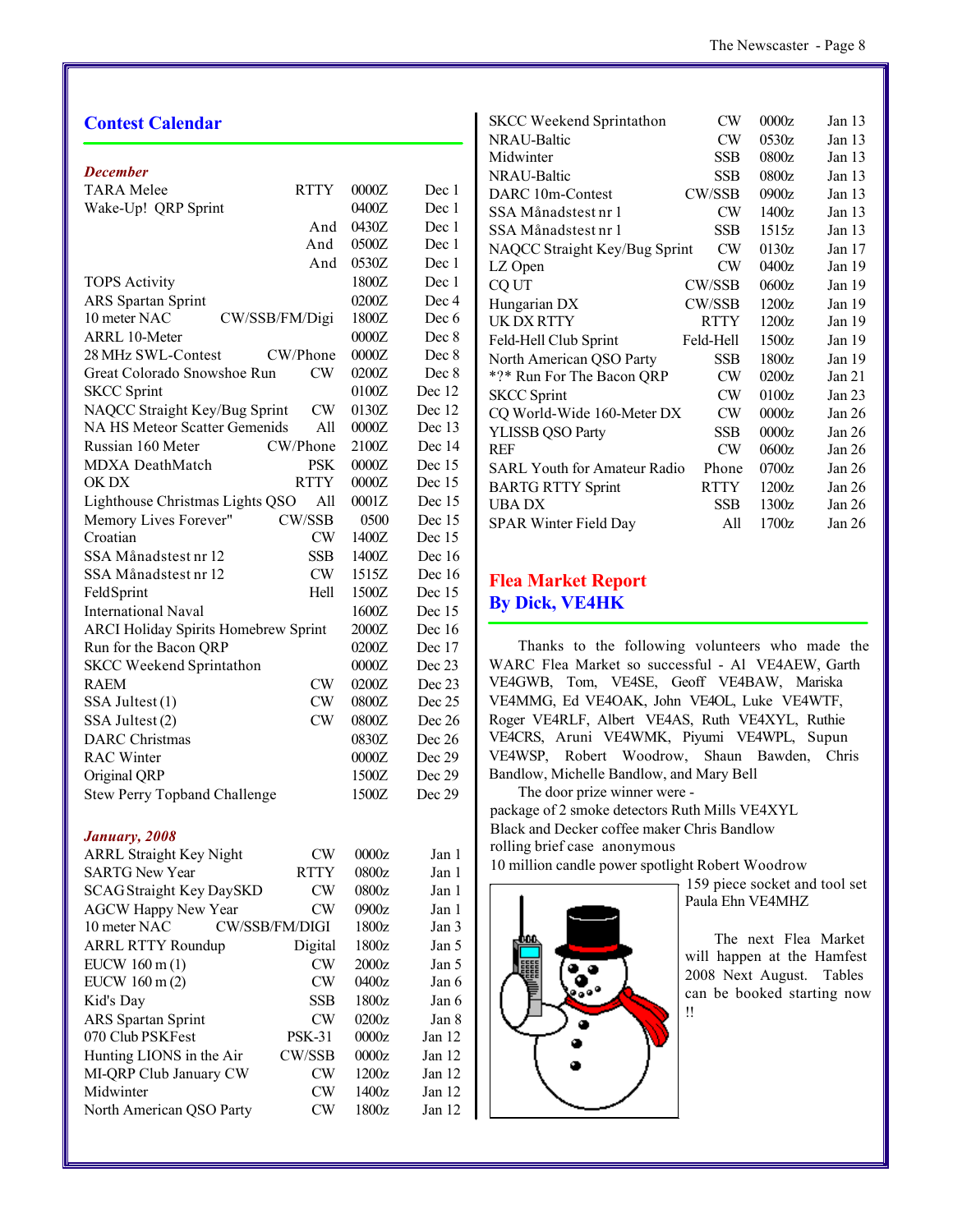#### The Newscaster - Page 9

#### **T'was the night before Christmas**

T'was the night before Christmas, And all through two-meters,

Not a signal was keying up any repeaters.

The antennas reached up from the tower, quite high, To catch the weak signals That bounced from the sky.

The children, Tech-Pluses, took their HT's to bed, And dreamed of the day they'd be Extras instead.

Mom put on her headphones, I plugged in the key, And we tuned 40 meters for that rare ZK3.

When the meter was pegged by a signal with power. It smoked a small diode, and, I swear, shook the tower.

Mom yanked off her phones, And with all she could muster Logged a spot of the signal on the DX PacketCluster,

While I ran to the window And peered up at the sky, To see what could generate RF that high.

It was way in the distance, but the moon made it gleam - A flying sleigh, with an eight element beam,

And a little old driver who looked slightly mean. So I thought for a moment, that it might be Wayne Green.

But no, it was Santa, the Santa of Hams. On a mission, this Christmas to clean up the bands.

He circled the tower, then stopped in his track, And he slid down the coax right into the shack.

While Mom and I hid behind stacks of CQ, This Santa of hamming knew just what to do.

He cleared off the shack desk of paper and parts, And filled out all my late QSLs for a good start.

He ran copper braid, took a steel rod and pounded It into the earth, till the station was grounded.

He tightened loose fittings, resoldered connections, Cranked down modulation, installed lightning protection. He neutralized tubes in my linear amp... (Never worked right before -- now it works like a champ).

A new low-pass filter cleaned up the TV, He corrected the settings in my TNC.

He repaired the computer that would not compute,

And he backed up the hard drive and got it to boot.

Then, he reached really deep in the bag that he brought, And he pulled out a big box, "A new rig?" I thought!

"A new Kenwood? An Icom? A Yaesu? For me?!" (If he thought I'd been bad it might be QRP!)

Yes! The Ultimate Station! How could I deserve this? Could it be all those hours that I worked Public Service?

He hooked it all up and in record time, quickly Worked 100 countries, all down on 160.

I should have been happy, it was my call he sent, But the cards and the postage will cost two month's rent!

He made final adjustments, and left a card by the key: "To Gary, from Santa Claus. Seventy-Three."

Then he grabbed his HT, looked me straight in the eye, Punched a code on the pad, and was gone - no good bye.

I ran back to the station, and the pile-up was big, But a card from St. Nick would be worth my new rig.

Oh, too late, for his final came over the air.

It was copied all over. It was heard everywhere.

The Ham's Santa exclaimed what a ham might expect, "Merry Christmas to all, and to all, good DX."